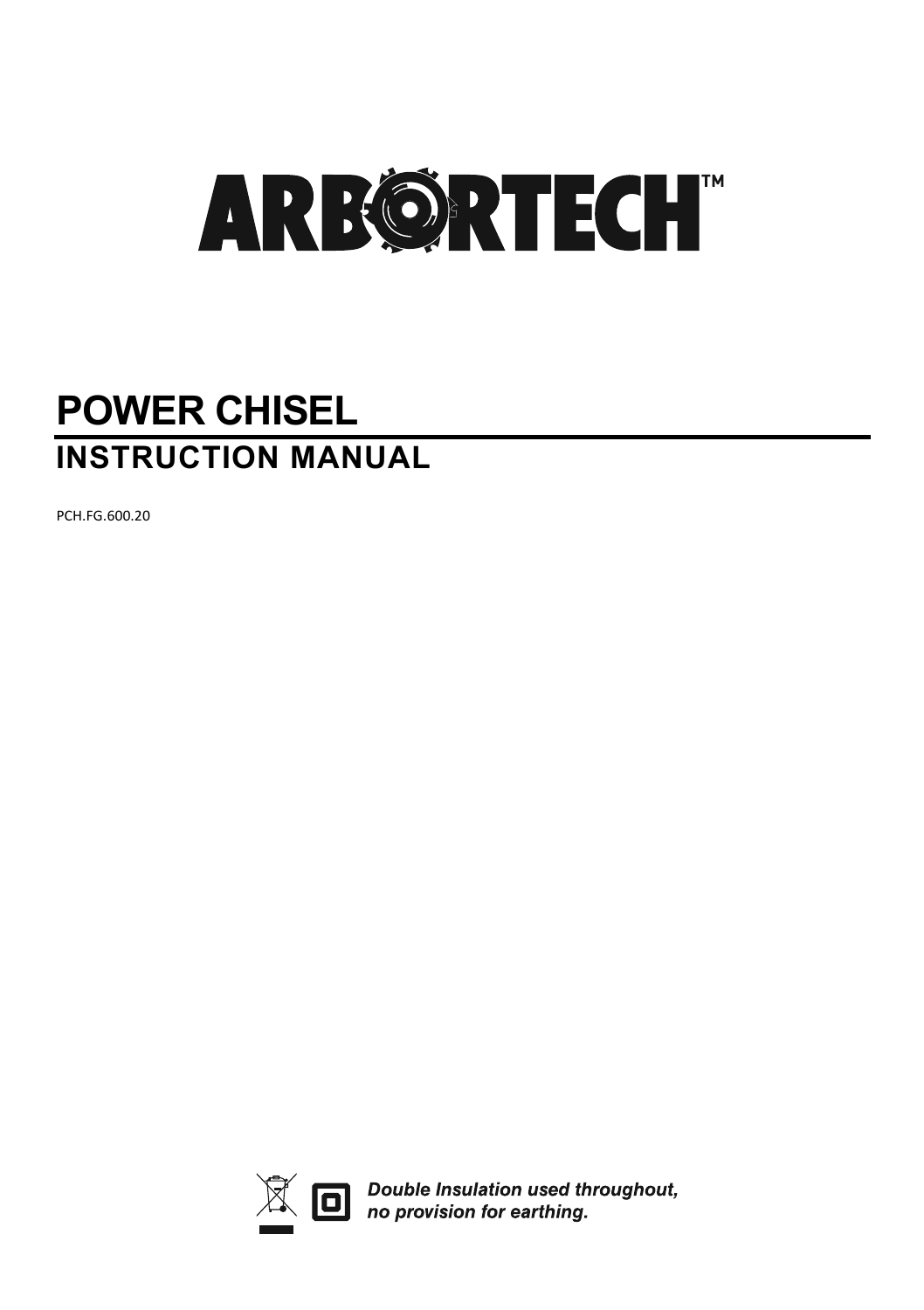

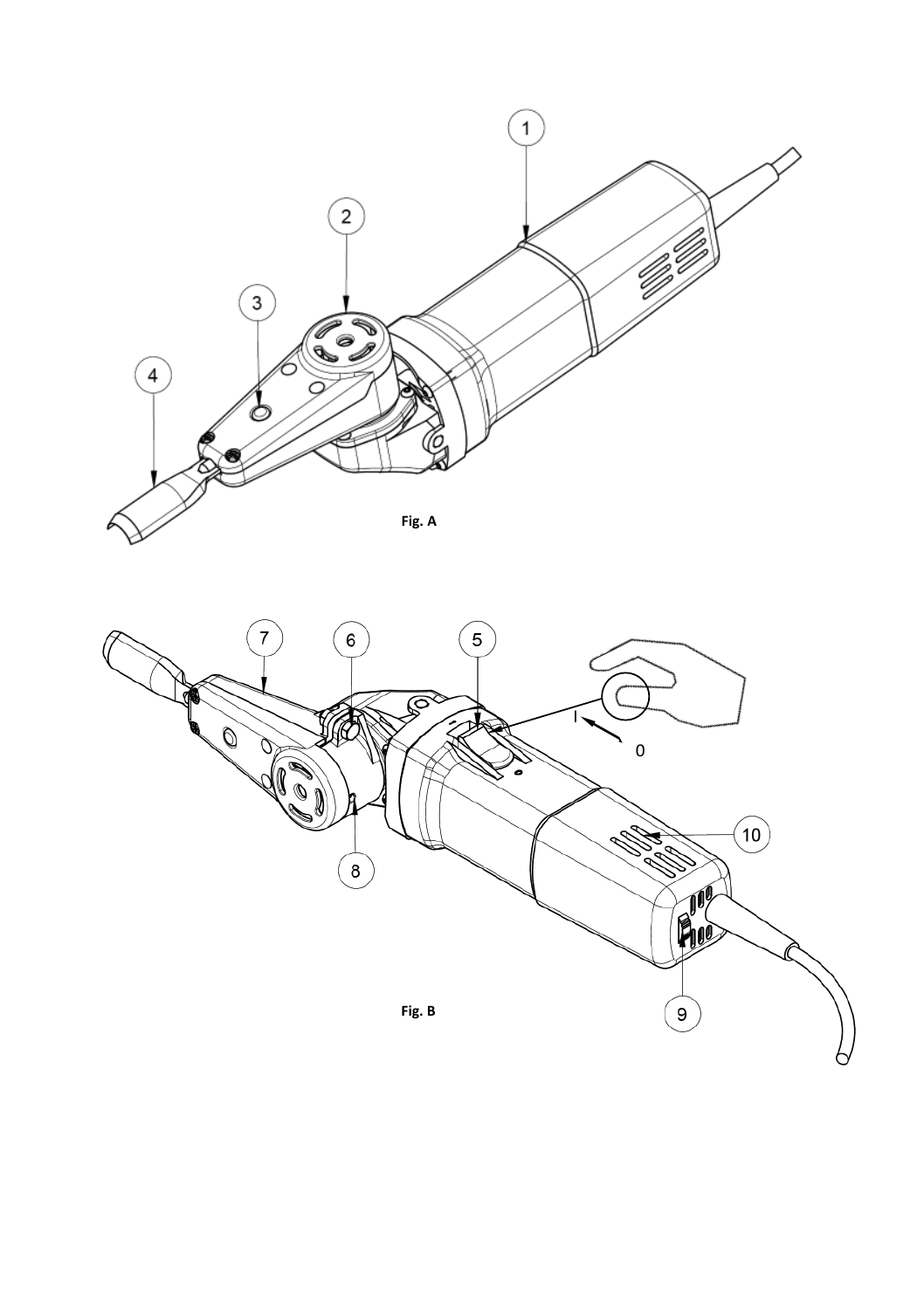

| ۰, |  |
|----|--|
|----|--|

|                               | Components and features<br>Composants et fonctionnalités |                |                                 |
|-------------------------------|----------------------------------------------------------|----------------|---------------------------------|
| Componentes y características |                                                          |                |                                 |
| 1                             | Angle Grinder Body                                       | 6              | <b>Clamping Bolt</b>            |
|                               | Meuleuse d'angle                                         |                | Boulon de serrage               |
|                               | Cuerpo de la amoladora angular                           |                | Tornillo de Acoplamiento        |
| $\mathcal{P}$                 | Chisel Arm Cover                                         | $\overline{7}$ | Chisel Arm Base                 |
|                               | Couverture de bras de burin                              |                | Base de bras de burin           |
|                               | Cubierta de brazo de cincel                              |                | Base de brazo de cincel         |
| 3                             | <b>Chisel Locking Button</b>                             | 8              | Oil Port                        |
|                               | Bouton de verrouillage du burin                          |                | Port huile                      |
|                               | Botón de bloqueo de cincel                               |                | Puerto petrolero                |
| $\overline{a}$                | Chisel                                                   | 9              | <b>Speed Setting Dial</b>       |
|                               | <b>Burin</b>                                             |                | Cadran de réglage de la Vitesse |
|                               | Cincel                                                   |                | Configuración de Velocidad      |
| 5                             | On/Off Switch                                            | 10             | Air Vent                        |
|                               | Interrupteur Marche/Arrêt                                |                | Bouche d'aération               |
|                               | Interruptor On/Off de encendido y apagado                |                | Salida de aire                  |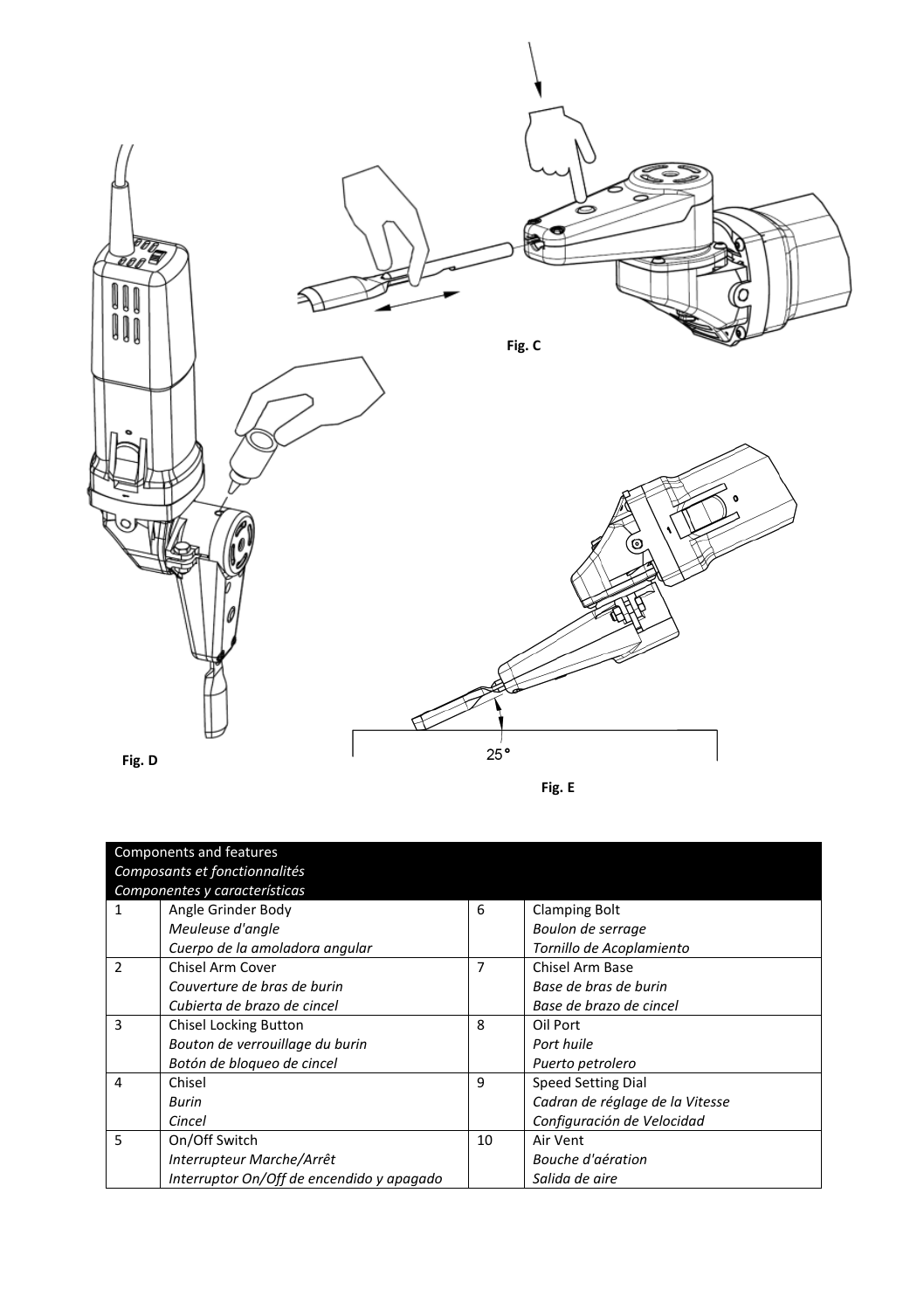## ⚠ **GENERAL POWER TOOL SAFETY WARNINGS**

⚠ **WARNING: Read all safety warnings, instructions, illustrations and specifications provided with this power tool.** Failure to follow all instructions listed below may result in electric shock, fire and/or serious injury.

### **Save all warnings and instructions for future reference.**

The term "power tool" in the warnings refers to your mainsoperated (corded) power tool or battery operated (cordless) power tool*.* 

### **1) WORK AREA SAFETY**

- Keep work area well ventilated, clean and well lit. Cluttered or dark areas invite accidents.
- b. **Do not operate power tools in explosive atmospheres, such as in the presence or flammable liquids, gases or dust.** Power tools create sparks which may ignite the dust or fumes.
- c. **Keep children and bystanders away while operating a power tool.** Distractions can cause you to lose control*.*

### **2) ELECTRICAL SAFETY**

- a. **Power tool plugs must match the outlet.** Never modify the plug in any way. Do not use any adapter plugs with earthed (grounded) power tools. Unmodified plugs and matching outlets will reduce the risk of electric shock.
- b. **Avoid body contact with earthed or grounded surfaces, such as pipes, radiators, ranges and refrigerators.** There is an increased risk of electric shock if your body is earthed or grounded.
- **c. Do not expose power tools to rain or wet conditions. Water entering a power tool will increase the risk of electric shock.**
- d. **Do not abuse the cord. Never use the cord for carrying, pulling or unplugging the power tool. Keep cord away from heat, oil, sharp edges or moving parts.** Damaged or entangled cords increase the risk of electric shock.
- e. **When operating a power tool outdoors, use an extension cord suitable for outdoor use.** Use of a cord suitable for outdoor use reduces the risk of electric shock.
- f. **If operating a power tool in a damp location is unavoidable, use a residual current device (RCD) protected supply.** Use of an RCD reduces the risk of electric shock.

#### **3) PERSONAL SAFETY**

- a. **Stay alert, watch what you are doing and use common sense when operating a power tool. Do not use a power tool while you are tired or under the influence of drugs, alcohol or medication.** A moment of inattention while operating power tools may result in serious personal injury.
- b. **Use personal protective equipment. Always wear eye protection.** Protective equipment such as a dusk mask, non-skid safety shoes, hard hat or hearing protection

used for appropriate conditions will reduce personal injuries*.* 

- c. **Prevent unintentional starting. Ensure the switch is in the off position before connecting the tool to a power source and/or battery pack, picking up or carrying the tool.** Carrying power tools with your finger on the switch or energising power tools that have the switch on invites accidents.
- d. **Remove any adjusting key or wrench before turning the power tool on***.* A wrench or key left attached to a rotating part of the power tool may result in personal injury.
- e. **Do not overreach. Keep proper footing and balance at all times.** This enables better control of the power tool in unexpected situations.
- f. **Dress properly. Do not wear loose clothing or jewellery. Keep your hair and clothing away from moving parts.** Loose clothes, jewellery or long hair can be caught in moving parts.
- g. **If devices are provided for the connection of dust extraction and collection facilities, ensure these are connected and properly used.** Use of dust collection can reduce dust related hazards.
- h. **Do not let familiarity gained from frequent use of tools allow you to become complacent and ignore tool**  safety principles. A careless action can cause severe injuries within a fraction of a second.

### **4) POWER TOOL USE AND CARE**

- a. **Do not force the power tool. Use the correct tool for your application.** The correct power tool will do the job better and safer at the rate for which it was designed.
- b. **Do not use the tool if the switch does not turn it on and off.** Any power tool that cannot be controlled with the switch is dangerous and must be repaired.
- c. **Disconnect the plug from the power source and/or remove the battery pack, if detachable, from the power tool before making any adjustments, changing accessories or storing power tools.** *S*uch preventative safety measures reduce the risk of starting the power tool accidentally.
- d. **Store idle power tools out of the reach of children and do not allow persons unfamiliar with the power tool or these instructions to operate the power tool.** Power tools are dangerous in the hands of untrained users.
- e. **Maintain power tools and accessories. Check for misalignment or binding of moving parts, breakage of parts and any other condition that may affect the power tool's operation. If damaged, have the power tool repaired before use***.* Many accidents are caused by poorly maintained power tools.
- **Keep cutting tools sharp and clean.** Properly maintained cutting tools with sharp edges are less likely to bind and are easier to control.
- g. **Use the power tool, accessories and tool bits etc. in accordance with these instructions, taking into account the working conditions and the work to be performed.** Use of the power tool for operations different from those intended could result in a hazardous situation.
- h. **Keep handles and grasping surfaces dry, clean and free from oil and grease.** Slippery handles and grasping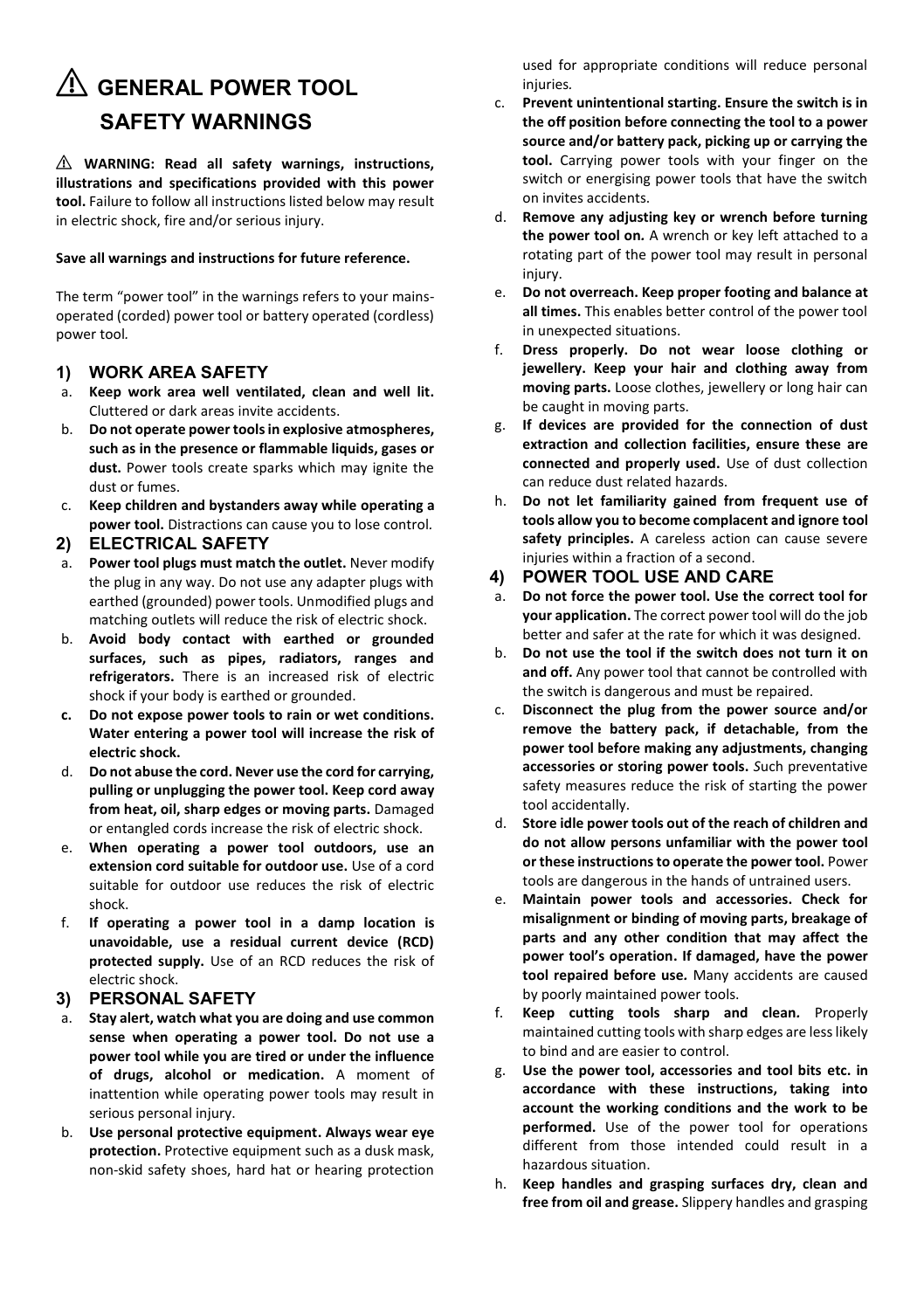surfaces do not allow for safe handling and control of the tool in unexpected situations.

**5) SERVICE** 

a. **Have your power tool serviced by a qualified repair person using only identical replacement parts.** This will ensure that the safety of the power tool is maintained*.*

## ⚠ **ADDITIONAL SAFETY**

**WARNINGS** 



**Wear hearing protection; Wear eye protection; Wear dust mask; Wear protective gloves.** 

## **PRODUCT DESCRIPTION AND SPECIFICATIONS**

**Read instruction manual before using the tool** Read all safety warnings and all instructions, Failure to follow the warnings and instructions may result in electric shock, fire and/or serious injury.

### **INTENDED USE**

The machine is designed for the chiselling of wood. The machine is designed and constructed for use with attachments supplied by the manufacturer. The machine can only be used for dry applications without use of water.

| Voltage                     | 120            |      |
|-----------------------------|----------------|------|
| Power Rating                | 5.0            | А    |
| Frequency                   | 60             | Hz   |
| <b>Protection Class</b>     | Ш              | н    |
| <b>Rated Speed</b>          | $2000 - 11000$ | rpm  |
| <b>Mounting Thread Size</b> | 5/8''          | inch |
| Weight                      | 2.0            | kg   |

## **ASSEMBLY**

⚠ **WARNING***:* To reduce the risk of serious personal injury,

turn the tool off and disconnect from the power source before making any adjustments or removing/installing tools or accessories. Use protective gloves when handling the chisels to prevent cuts and bruises.

- a. Inspect the Power Chisel to ensure that no damage has occurred during shipping. If damaged, report to the retailer immediately.
- b. The Power Chisel is packaged with spare chisels and an Oil bottle. Remove a chisel from the package, wipe off the protective coating and insert into the Chisel Arm (2,7) with the chisel bevel and the interlocking notch oriented as shown in Fig. C. When the chisel is aligned and inserted correctly, it will snap firmly into place.
- c. To remove the chisel, first press the Chisel locking button (3), then pull the chisel out of the arm as shown in Fig. C.
- d. Use the oil bottle supplied to add 2 to 3 drops of oil in the Oil Port (8) to lubricate the tool as shown in Fig. D.
- e. Apply 2 to 3 drops of oil from the supplied oil bottle to Oil Port (8) at 15-minute intervals of tool use, and before each initial use.
- a. **Use suitable detectors to determine if utility lines are hidden in the work area or call the local utility company for assistance.** Contact with electric lines can lead to fire and electric shock. Damaging a gas line can lead to explosion. Penetrating a water line causes property damage or may cause an electric shock.
- b. **Release the ON/OFF switch and set it to the off position when the power supply is interrupted** e.g. in case of a power failure or when the mains plug is pulled.
- c. **Do not touch chisels before they have cooled down.** The chisels can become very hot while working.
- d. **Secure the workpiece.** A workpiece clamped with clamping devices or in a vice is held more secure than by hand.

## **OPERATION**

⚠ **WARNING: The chisel shaft becomes very hot during prolonged use.** Use protective gloves to handle chisels. Hold the chisels away from the cutting edge.

- a. **The electric motor has been designed for the voltage stated on the label***.* Always check the power supply corresponds to the voltage marked on the motor.
- b. **Always wear correct safety clothing, including ear, eye protective gloves and lung protection.**
- c. **Follow local government safety regulations when working on materials treated with or containing toxic substances.**
- d. **Do not use this tool in wet conditions or in the presence of flammable liquids and gases.**
- e. **Check tool before using.** Test run the power tool with no load prior to use. Do not use damaged tools.
- f. **Apply lubricant oil the Power Chisel every 15 minutes of use.** As shown in Fig. D, apply lubricant from the Oil bottle into the oil port.
- g. **Do no exert excessive pressure***.* The excessive pressure will overheat the chisel and the cam leading to premature failure.

### **SWITCHING ON AND OFF**

This power tool is equipped with lock-on switch. To start the power tool, push the On/Off Switch (5) forwards (Fig. B) then press it down at the front until it latches. To switch off the tool briefly push down the back of the On/Off Switch and release.

**WARNING**: The tool includes a restart prevention feature, which prevents uncontrolled restarting after an interruption to the power supply. To resume operation, switch the tool to the off position and start the machine again.

This power tool has variable speed control. Ensure an appropriate speed setting is selected for the application from the table below.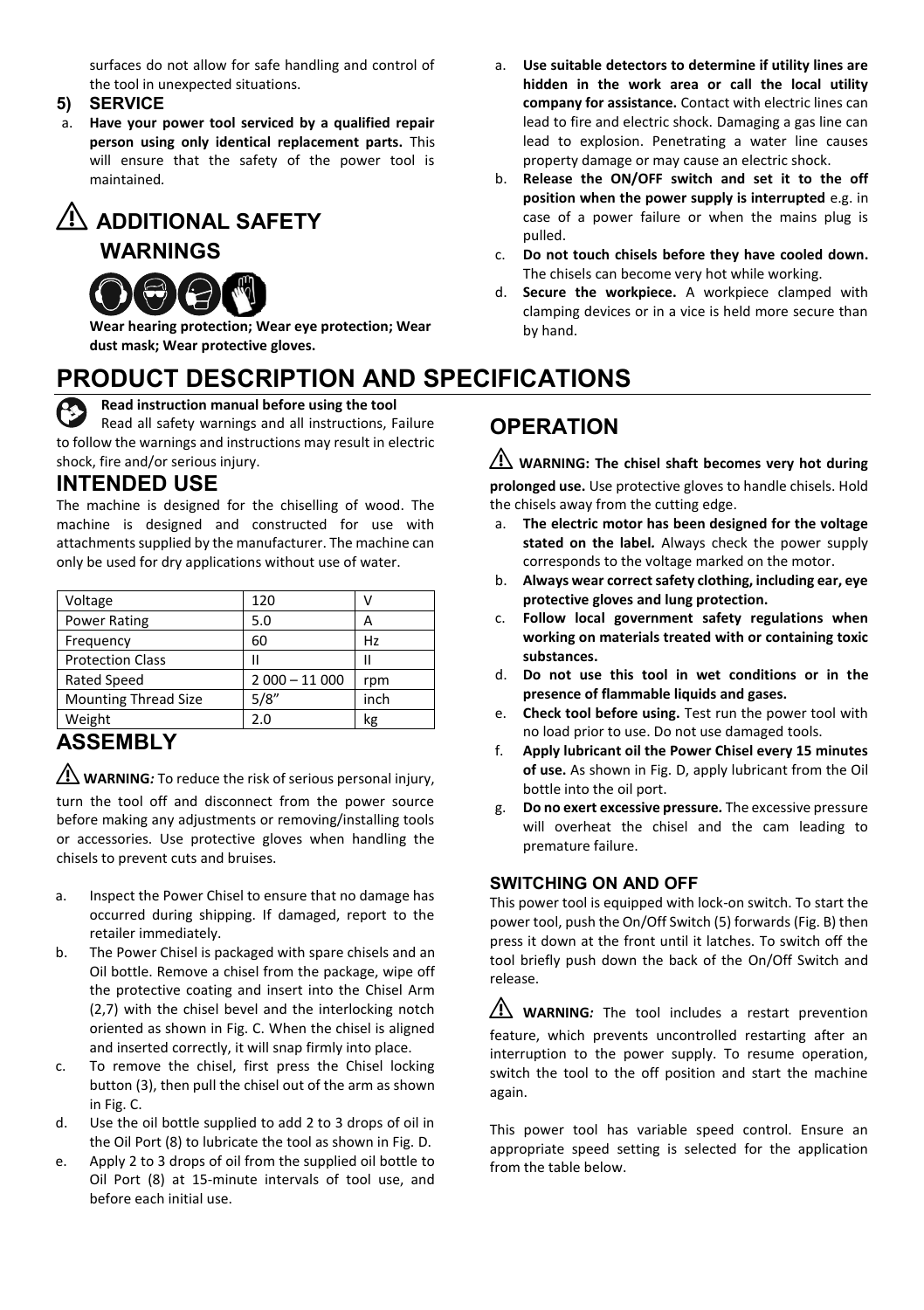| Speed<br>Setting | <b>Application</b>                            |
|------------------|-----------------------------------------------|
| $5 - 6$          | Chiselling of wood - general                  |
| l – 5            | Medium chiselling of wood like materials for  |
|                  | unique applications                           |
| 1 – 4            | Lighter chiselling of wood like materials for |
|                  | detailed applications                         |

Support and secure the workpiece to prevent movement and loss of control. Operate the tool using two hands for better control. Ensure the tool is running before contacting the work piece. Approach the workpiece with caution to avoid sudden hammering and gently push against it. If the applied pressure is too light, the chisel will not hammer. Hold the grinder at an angle of 25° as shown in Fig. E. Move the tool in the desired direction, keeping contact between the workpiece and the chisel.

**WARNING:** Do not use the chisels as a lever to break out wood.

## **MAINTENANCE**

WARNING: Before any adjustment, cleaning or maintenance work on the machine itself, disconnect from the power supply.

Inspect the Chisel Arm Base (7) is securely mounted. If loose, ensure the arm is fully inserted and seated correctly on the grinder then retighten the Clamping Bolt (6).

Inspect the accessories for damage and maintain them as specified in their user manual.

**For your safety and the reliability of this product, all electrical repair and maintenance of the internal parts, other than maintaining accessories and attachments,** 

### **should be carried out by Arbortech authorised service centres.**

### **CHISEL SHARPENING**

Remove the chisel from the unit. Use conventional chisel sharpening methods. Maintain the angle on the cutting edge. Check the Arbortech website for detailed sharpening instructions.

### **CLEANING THE AIR VENTS AND SWITCH**

Regularly check to see if any dust or foreign matter has entered the air vents, or under the On/Off switch. If so, use a soft brush to remove any accumulated dust to clean the air vents and switch.

### **INSPECTION AND WEAR**

To inspect the tool for wear, insert a chisel into the chisel arm. Ensure that the chisel is firmly located and cannot move within the Chisel Arm. If the chisel has excessive side movement, internal guides may be worn and should be replaced by an Arbortech authorised service centre.

If the chiselling impact performance has decreased, inspect the chisel shaft for excessive wear or replace the chisel. If the chisel wear is acceptable, an internal cam may be worn and should be replaced by an Arbortech authorised service centre.

## **OPTIONAL ACCESSORIES**

To avoid the risk of injuries or damaging your tool, use only Arbortech recommended accessories and attachments. Consult your dealer for availability of optional accessories.

#### **POWER CHISEL ACCESSORIES**  Spare Parts

PCH.FG.001/2/3/6/11/12/13 - Chisels /various profiles/ PCH.CO.CAM600 - Cam M14 x 1.5 thread pitch with Oil PCH.CO.CAM600.20 - Cam 5/8 UNC thread pitch with Oil PCH.FG.050 - Service Kit

PCH.FG.055 - Oil refill Pack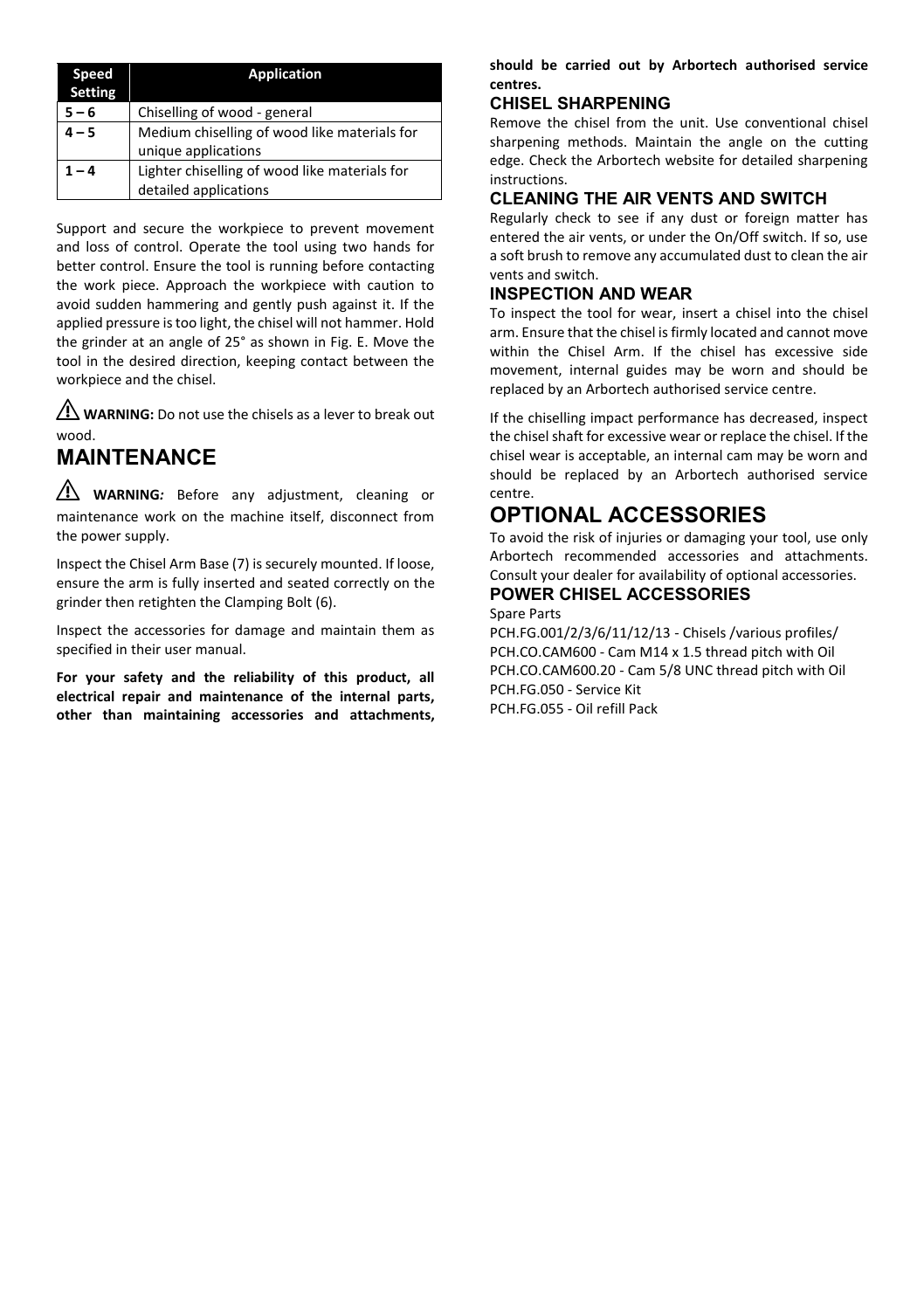## ⚠ **CONSIGNES DE SÉCURITÉ GÉNÉRALES PROPRES AUX OUTILS ÉLECTRIQUES**

⚠ **AVERTISSEMENT : VEUILLEZ CONSULTER TOUTES LES ILLUSTRATIONS ET LIRE TOUTES LES INSTRUCTIONS, SPÉCIFICATIONS AVERTISSEMENTS DE SÉCURITÉ FOURNIS AVEC CET OUTIL ÉLECTRIQUE.**Tout manquement aux directives et consignes ci-incluses comporte des risques de décharges électriques, d'incendie et/ou de dommages corporels graves.

#### **CONSERVER TOUTES CES DIRECTIVES ET CONSIGNES À TITRE DE RÉFÉRENCE**

Le terme « outil électrique » mentionné dans les avertissements ci-après se rapporte aux outils alimentés sur secteur (avec fil) ou par piles (sans fil).

### **1) SÉCURITÉ – AIRE DE TRAVAIL**

- a. **Maintenir l'aire de travail propre et bien éclairée.Les lieux sombres ou encombrés sont propices aux accidents.**
- b. **Ne pas utiliser un outil électrique dans un milieu déflagrant, comme en présence de liquides, gaz ou poussières inflammables.** Les outils électriques peuvent produire des étincelles qui pourraient enflammer toute émanation ou poussière ambiante.
- c. **Maintenir à l'écart les enfants, ou toute autre personne, lors de l'utilisation d'un outil électrique.**  Toute distraction pourrait faire perdre la maîtrise de l'appareil.

### **2) SÉCURITÉ – ÉLECTRICITÉ**

- a. **La fiche électrique de l'outil doit correspondre à la prise murale. Ne modifier la fiche en aucune façon. Ne pas utiliser de fiche d'adaptation avec un outil électrique mis à la terre (masse).** L'utilisation de fiches d'origine et de prises appropriées réduira tout risque de décharges électriques
- b. **Éviter tout contact corporel avec des éléments mis à la terre comme : tuyaux, radiateurs, cuisinières ou réfrigérateurs. Les risques de décharges électriques augmentent lorsque le corps est mis à la terre.**
- c. **Ne pas exposer les outils électriques à la pluie ou à l'humidité.** Tout contact d'un outil électrique avec un liquide augmente les risques de décharges électriques.
- d. **Ne pas utiliser le cordon de façon abusive. Ne jamais utiliser le cordon pour transporter, tirer ou débrancher un outil électrique. Protéger le cordon de toute source de chaleur, de l'huile, et de tout bord tranchant ou pièce mobile.** Les cordons endommagés ou emmêlés augmentent les risques de décharges électriques
- e. **En cas d'utilisation d'un outil électrique à l'extérieur, utiliser systématiquement une rallonge conçue à cet effet.** Cela diminuera tout risque de décharges électriques.

f. **Si on ne peut éviter d'utiliser un outil électrique en milieu humide, utiliser un circuit protégé par un dispositif de courant résiduel (RCD).** Cela réduira tout risque de décharges électriques.

### **3) SÉCURITÉ INDIVIDUELLE**

- a. **Rester systématiquement vigilant et faire preuve de jugement lorsqu'on utilise un outil électrique. Ne pas utiliser d'outil électrique en cas de fatigue ou sous l'influence de drogues, d'alcool ou de médicaments.**  Tout moment d'inattention pendant l'utilisation d'un outil électrique comporte des risques de dommages corporels graves.
- b. **Porter un équipement de protection individuel. Porter systématiquement un dispositif de protection oculaire.** Le fait de porter un masque anti-poussières, des chaussures antidérapantes, un casque de sécurité ou un dispositif de protection auditive, lorsque la situation le requiert, réduira les risques de dommages corporels.
- c. **Prévenir tout démarrage accidentel. S'assurer que l'interrupteur est en position d'arrêt avant de brancher l'outil sur le secteur et/ou à la batterie, ou de le ramasser ou le transporter.** Transporter un outil le doigt sur l'interrupteur ou brancher un outil électrique alors que l'interrupteur est en position de marche invite les accidents.
- d. **Retirer toute clé de réglage avant de démarrer l'outil.**  Une clé laissée sur une pièce rotative d'un outil électrique comporte des risques de dommages corporels.
- e. **Adopter une position stable. Maintenir les pieds bien ancrés au sol et conserver son équilibre en permanence.** Cela permettra de mieux maîtriser l'outil électrique en cas de situations imprévues.
- f. **Porter des vêtements appropriés. Ne porter aucun vêtement ample ou bijou.** Maintenir cheveux, vêtements et gants à l'écart des pièces mobiles, car ils pourraient s'y faire prendre.
- g. **Lorsqu'un dispositif de connexion à un système de dépoussiérage ou d'élimination est fourni, s'assurer qu'il est branché et utilisé correctement.** L'utilisation de ces dispositifs peut réduire les risques engendrés par les poussières.
- h. **Ne laissez pas la familiarité acquise avec l'utilisation des outils vous pousser à sous-estimer leur sécurité.**  Une action négligente peut causer des blessures graves en une fraction de seconde.

### **4) UTILISATION ET ENTRETIEN DES OUTILS ÉLECTRIQUES**

- a. **Ne pas forcer un outil électrique. Utiliser l'outil approprié au travail en cours. L'outil approprié effectuera un meilleur travail, de façon plus sûre et à la vitesse pour laquelle il a été conçu.**
- b. **Ne pas utiliser un outil électrique dont l'interrupteur**  est défectueux. Tout appareil dont l'interrupteur est défectueux est dangereux et doit être réparé.
- c. **Débrancher la fiche du secteur et/ou la batterie de l'outil électrique avant d'effectuer tout réglage, de changer tout accessoire, ou avant de le ranger.** Ces mesures préventives réduiront tout risque de démarrage accidentel de l'appareil.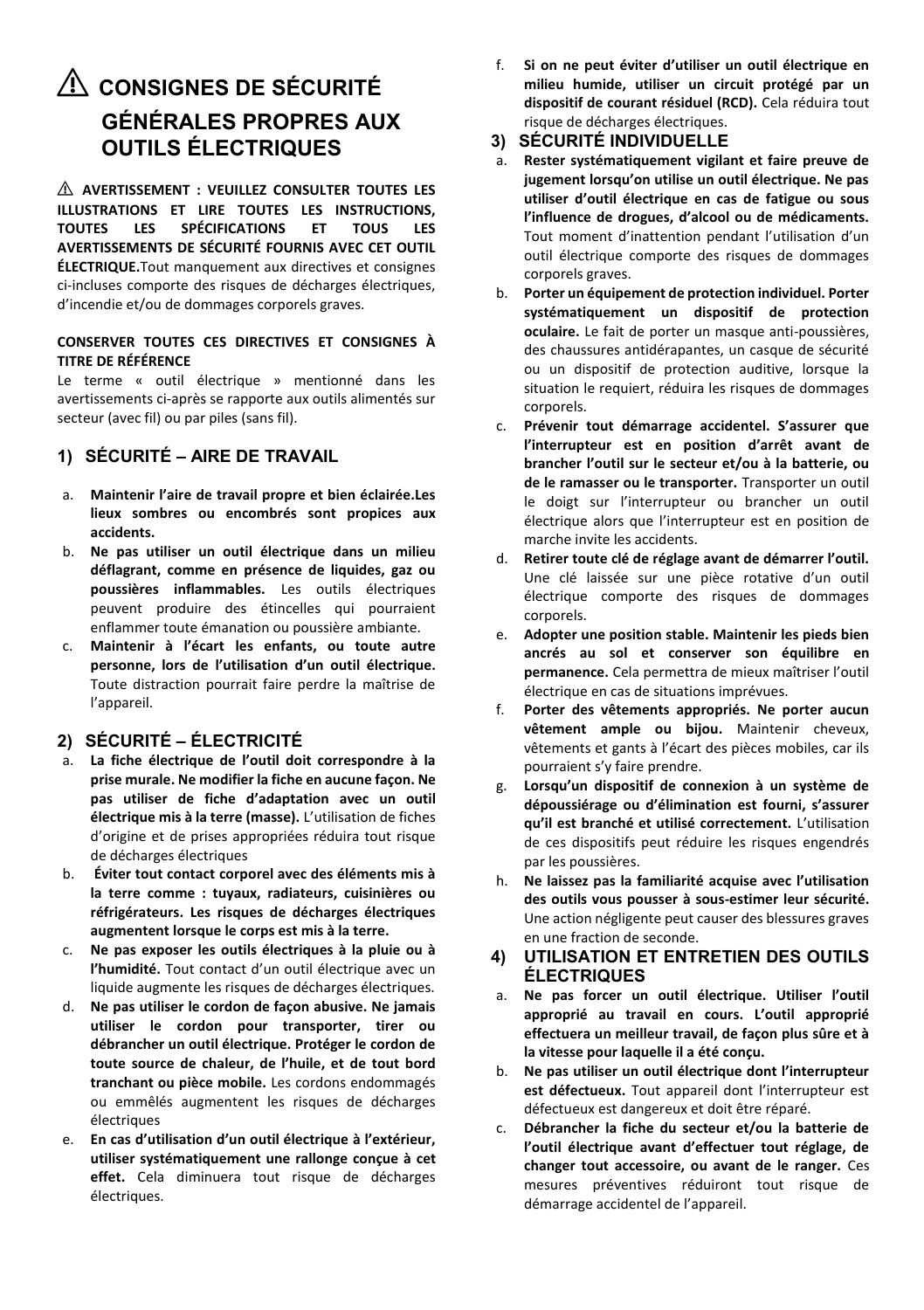- d. **Après utilisation, ranger les outils électriques hors de portée des enfants et ne permettre à aucune personne non familière avec son fonctionnement (ou sa notice d'instructions) de l'utiliser.** Les outils peuvent être dangereux entre des mains inexpérimentées.
- e. **Entretenir les outils électriques. Vérifier les pièces mobiles pour s'assurer qu'elles sont bien alignées et tournent librement, qu'elles sont en bon état et ne sont affectées d'aucune condition susceptible de nuire au bon fonctionnement de l'outil. En cas de dommage, faire réparer l'outil électrique avant toute nouvelle utilisation.** De nombreux accidents sont causés par des outils mal entretenus
- f. Maintenir tout organe de coupe propre et bien affûté.Les outils de coupe bien entretenus et affûtés sont moins susceptibles de se coincer et sont plus faciles à controller
- g. **Utiliser un outil électrique, ses accessoires, mèches, etc., conformément aux présentes directives et suivant la manière prévue pour ce type particulier d'outil électrique, en tenant compte des conditions de travail et de la tâche à effectuer.** L'utilisation d'un outil électrique à des fins autres que celles prévues est potentiellement dangereuse.
- h. **Gardez les poignées et les surfaces de préhension sèches, propres et exemptes d'huile et de graisse.** Les poignées glissantes et les surfaces de préhension ne permettent pas une manipulation et un contrôle sûrs de l'outil dans des situations imprévues.

### **5) RÉPARATION**

b. **Faire entretenir les outils électriques par un réparateur qualifié en n'utilisant que des pièces de rechange identiques.** Cela permettra de préserver l'intégrité de l'outil électrique et la sécurité de l'utilisateur.

## **DESCRIPTION DU PRODUIT ET SPÉCIFICATIONS**

**Lire ce mode d'emploi avant de l'utiliser** Veuillez lire tous les avertissements de sécurité et toutes les<br>tions. Ne pas respecter l'ensemble des instructions. Ne pas respecter l'ensemble des avertissements et instructions pourrait entraîner une décharge électrique, un incendie et/ou de graves blessures.

### **UTILISATION PRÉVUE**

La machine est conçue pour le ciselage du bois. La machine est conçue et fabriquée pour être utilisée avec les accessoires fournis par le fabricant. La machine ne peut être utilisée que pour des applications sèches sans utilisation d'eau.

| Tension             | 120            | v     |
|---------------------|----------------|-------|
| Puissance nominale  | 5,0            | А     |
| Fréquence           | 60             | Hz    |
| Degré de protection | н              | н     |
| Vitesse nominale    | 2 000 - 11 000 | tr/mn |
| Filetage de montage | 5/8''          | pouce |
| Poids               | 2,0            | kg    |

## **MONTAGE**

⚠**AVERTISSEMENT** *:* pour réduire les risques de blessures graves, éteignez l'outil et débranchez-le avant de procéder à des réglages ou de retirer / installer des outils ou des

## ⚠ **AVERTISSEMENTS DE SÉCURITÉ SUPPLÉMENTAIRES**



**Portez une protection auditive, une protection oculaire, un masque anti-poussière et des gants de protection.Use suitable detectors to determine if utility lines are hidden in the work area or call the local utility company for assistance.** Contact with electric lines can lead to fire and electric shock. Damaging a gas line can lead to explosion. Penetrating a water line causes property damage or may cause an electric shock.

- a. **Utilisez des détecteurs appropriés afin de déterminer si des lignes de gaz, d'eau ou autres sont cachées dans la zone de travail, ou appelez le fournisseur local concerné pour obtenir de l'aide.** Entrer en contact avec des lignes électriques peut entraîner un incendie ou une décharge électrique. Endommager une ligne de gaz peut provoquer une explosion. Pénétrer une ligne d'eau peut entraîner des dommages matériels ou une décharge électrique.
- b. **Relâchez l'interrupteur ON/OFF et mettez-le en position OFF si l'alimentation électrique est interrompue,** par exemple en cas de coupure d'électricité ou lorsque la prise secteur est débranchée.
- c. **Ne touchez pas les burins avant qu'ils ne soient refroidis.** Les burins peuvent devenir très chauds pendant qu'on les utilise .
- d. **Sécurisez la pièce de travail.** Une pièce de travail fixée avec des dispositifs de serrage sera maintenue de façon plus sécuritaire que si vous la maintenez en place à la main.

accessoires. Utiliser des gants de protection lors de la manipulation des burin pour éviter les coupures et les ecchymoses.

- a. Inspectez le burin électrique pour vous assurer qu'aucun dommage ne s'est produit pendant l'expédition. Si l'appareil a été endommagé, contactez immédiatement le détaillant.
- b. Le burin électrique est emballé avec des burins de rechange et une bouteille d'huile. Retirez un burin de l'emballage, essuyez le revêtement de protection et insérez-le dans le bras du burin (2,7) avec le biseau du burin et l'encoche de verrouillage orientée comme indiqué sur la figure C. Lorsque le burin est aligné et correctement inséré, il s'enclenche fermement .
- c. Pour retirer le burin, appuyez d'abord sur le bouton de verrouillage du burin (3), puis tirez le burin hors du bras comme indiqué sur la fig. C.
- d. Utilisez la bouteille d'huile fournie pour ajouter 2 à 3 gouttes d'huile dans le Port huile (8) afin de lubrifier l'outil, comme illustré à la Fig. D.
- e. Appliquez 2 à 3 gouttes d'huile de la bouteille d'huile fournie au Port huile (8) toutes les 15 minutes d'utilisation de l'outil, et avant chaque première utilisation.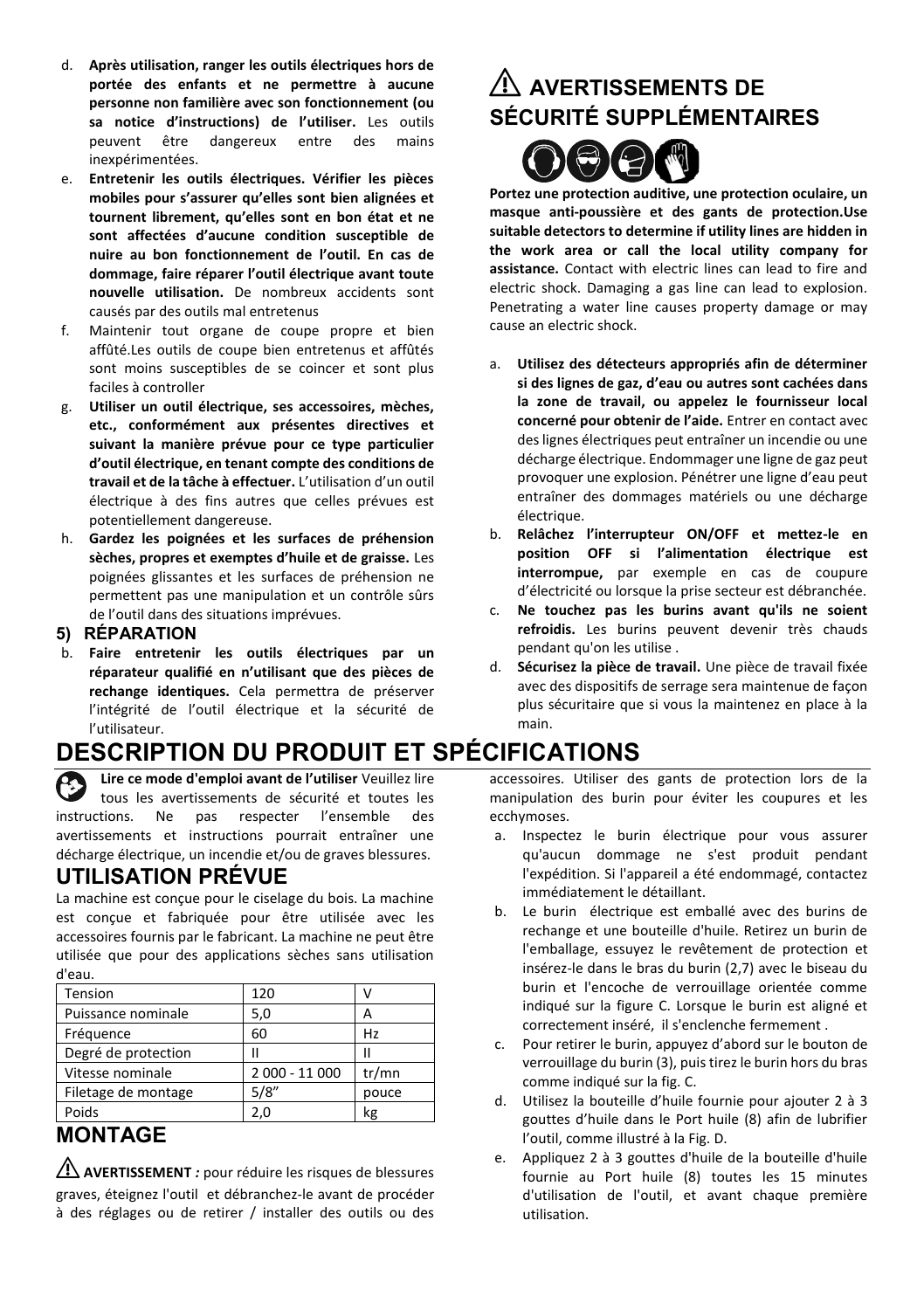## **FONCTIONNEMENT**

⚠ **AVERTISSEMENT: arbre du burin devient très chaud lors d'une utilisation prolongée.** Utiliser des gants de protection pour manipuler les burins. Éloignez les burins du bord tranchant.

- a. **Le moteur électrique a été conçu pour la tension indiquée sur l'étiquette***.* Vérifiez toujours que l'alimentation correspond à la tension indiquée sur le moteur.
- b. **Portez toujours des vêtements de sécurité appropriés, y compris un dispositif de protection des oreilles, des yeux et des poumons.**
- c. **Respectez les réglementations municipales en matière de sécurité lorsque vous travaillez sur des matériaux traités avec des substances toxiques ou qui en contiennent.**
- d. **N'utilisez pas cet outil dans des conditions humides ou en présence de liquides et de gaz inflammables.**
- e. **Vérifiez l'outil avant de l'utiliser.** Testez l'outil électrique non branché avant de l'utiliser. N'utilisez pas d'outils endommagés.
- f. **Appliquez de l'huile lubrifiante sur le burin électrique toutes les 15 minutes d'utilisation.** Comme indiqué à la Fig. D, appliquez le lubrifiant de la bouteille d'huile dans le Port huile.
- g. **Ne pas exercer de pression excessive***.* La pression excessive surchauffera le burin et la came et entraînera une défaillance prématurée.

### **"MARCHE/ARRÊT"**

Cet outil électrique est équipé d'un interrupteur de verrouillage. Pour démarrer l'outil électrique, appuyez sur l'interrupteur Marche / Arrêt (5) vers l'avant (Fig. B), puis l'appuyez jusqu'à ce qu'il s'enclenche. Pour éteindre l'outil, appuyez brièvement sur le dos de l'interrupteur Marche / Arrêt et relâchez-le.

⚠ **AVERTISSEMENT** *:* l'outil comporte une fonction de prévention du redémarrage, qui empêche les redémarrages incontrôlés après une interruption de l'alimentation. Pour reprendre l'utilisation, mettez l'interrupteur en position d'arrêt, puis redémarrez la machine.

Cet outil électrique a une commande vitesse variable. Assurez-vous qu'un paramètre de vitesse approprié est sélectionné pour l'application dans le tableau ci-dessous.

| Réglage<br>de la<br>vitesse | <b>Application</b>                             |
|-----------------------------|------------------------------------------------|
| $5 - 6$                     | Burinage du bois - général                     |
| $4 - 5$                     | Burinage moyen de matériaux similaires au      |
|                             | bois pour des applications uniques             |
|                             | Burinage plus léger de matériaux similaires au |
|                             | bois pour des applications détaillées          |

Soutenez et fixez la pièce pour éviter tout mouvement et toute perte de contrôle. Utilisez l'outil à deux mains pour un meilleur contrôle. Assurez-vous que la machine est en marche avant de toucher la pièce à travailler. Approchezvous de la pièce pour éviter tout martèlement soudain et poussez-la doucement contre elle. Si la pression appliquée est trop légère, le burin ne frappera pas. Tenez la meuleuse

à un angle de 25 °, comme indiqué sur la figure E. Déplacez l'outil dans le sens souhaité, en maintenant le contact entre la pièce et le burin.

⚠ **AVERTISSEMENT:** n'utilisez pas les burins comme un levier pour casser du bois..

## **MAINTENANCE**

⚠**AVERTISSEMENT** *:* avant toute opération de réglage, de nettoyage ou de maintenance de la machine, débranchez-la.

Vérifiez que la base du bras du burin (7) est solidement montée. Si le bras est desserré, assurez-vous que le bras est complètement inséré et correctement posé sur la meuleuse, puis resserrez le boulon de serrage (6).

Vérifiez que les accessoires ne sont pas endommagés et entretenez-les selon les indications du manuel d'utilisation.

**Pour votre sécurité et la fiabilité de ce produit, toutes les réparations électriques et la maintenance des pièces internes, autres que l'entretien des accessoires, doivent être effectuées par des centres Arbortech de service agréés.** 

### **AFFUTEMENT DU BURIN**

Retirez le burin de l'unité. Utilisez les méthodes conventionnelles d'affûtage du burin. Maintenir l'angle sur le tranchant. Consultez le site Web Arbortech pour des instructions d'affûtage détaillées.

### **NETTOYAGE DES BOUCHES D'AÉRATION ET DE L'INTERRUPTEUR**

Vérifiez régulièrement si de la poussière ou des corps étrangers ont pénétré dans les bouches d'aération ou sous l'interrupteur Marche / Arrêt. Dans ce cas, utilisez une brosse douce pour enlever toute la poussière accumulée afin de nettoyer les bouches d'aération et l'interrupteur.

### **INSPECTION ET USURE**

Pour inspecter l'état d'usure de l'outil, insérez un burin dans son bras. Assurez-vous que le burin est bien placé et qu'il ne peut pas bouger dans le bras du burin. Si le burin a des mouvements latéraux excessifs, les guides internes peuvent s'user et doivent être remplacés dans un centre Arbortech de service agréé.

Si la performance d'impact du burin a diminué, vérifiez si la arbre du burin est trop usée ou remplacez-la. Si l'usure du burin est acceptable, une came interne peut s'user et doit être remplacée par un centre Arbortech de service autorisé.

### **ACCESSOIRES EN OPTION**

Pour éviter tout risque de blessure ou de dégâts sur votre outil, utilisez uniquement des accessoires recommandés par Arbortech. Contactez votre revendeur pour connaître la disponibilité des accessoires en option

## **ACCESSOIRES DE BURIN ÉLECTRIQUE**

Pièces de rechange PCH.FG.001/2/3/6/11/12/13 - Burins / divers profils /

PCH.CO.CAM600 - Cam M14 x 1,5 pas de filetage avec huile PCH.CO.CAM600.20 - Pas de filetage Cam 5/8 UNC avec huile PCH.FG.050 - Kit de service

PCH.FG.055 - Pack de recharge d'huile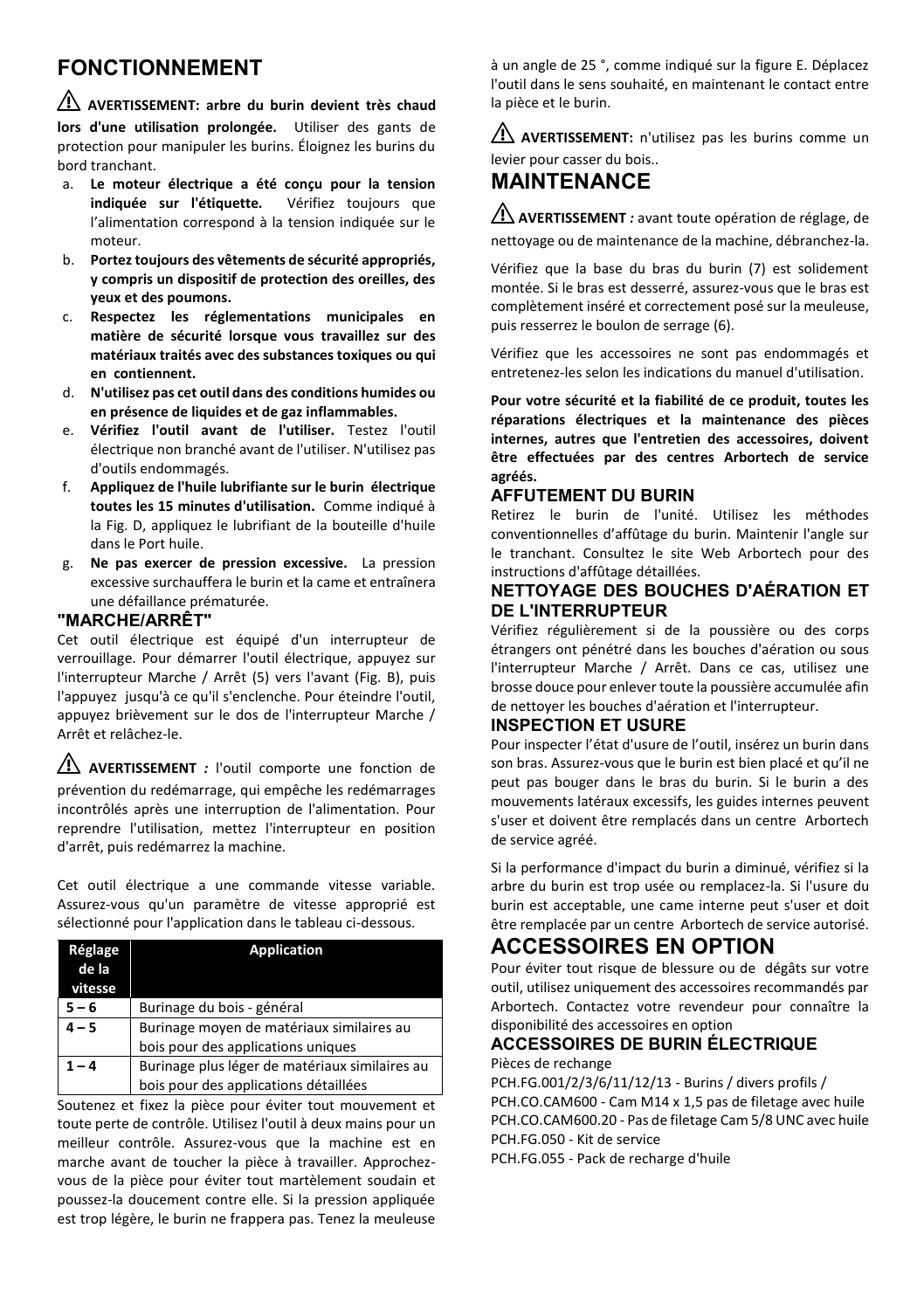### ⚠ **ADVERTENCIAS DE SEGURIDAD GENERALES PARA HERRAMIENTAS ELÉCTRICAS**

⚠ **ADVERTENCIA - LEA TODAS LAS ADVERTENCIAS DE INSTRUCCIONES. ESPECIFICACIONES PROPORCIONADAS CON ESTA HERRAMIENTA ELÉCTRICA.** El incumplimiento de las advertencias e instrucciones podría provocar una descarga eléctrica, un incendio y/o lesiones graves.

#### **CONSERVE TODAS LAS ADVERTENCIAS E INSTRUCCIONES PARA FUTURAS CONSULTAS**

El término "herramienta eléctrica" que aparece en las advertencias se refiere a la herramienta eléctrica que funciona a través de la red eléctrica (con cable) o a la herramienta eléctrica que funciona con batería (sin cable).

### **1) SEGURIDAD EN EL ÁREA DE TRABAJO**

- a. **Mantenga el área de trabajo limpia y bien iluminada.** Las áreas en desorden u oscuras pueden provocar accidentes.
- b. **No utilice herramientas eléctricas en atmósferas explosivas, como ambientes donde haya polvo, gases o líquidos inflamables.** Las herramientas eléctricas originan chispas que pueden inflamar el polvo o los gases.
- c. **Mantenga alejados a los niños y a las personas que estén cerca mientras utiliza una herramienta eléctrica.** Las distracciones pueden ocasionar que pierda el control

### **2) SEGURIDAD ELÉCTRICA**

- a. **Los enchufes de las herramientas eléctricas deben corresponderse con la toma de corriente.** No modifique nunca el enchufe de ninguna forma. No utilice ningún enchufe adaptador con herramientas eléctricas conectadas a tierra. Los enchufes no modificados y las tomas de corriente correspondientes reducirán el riesgo de descarga eléctrica.
- b. **Evite el contacto del cuerpo con superficies conectadas a tierra como tuberías, radiadores, cocinas económicas y frigoríficos.** Existe un mayor riesgo de descarga eléctrica si tiene el cuerpo conectado a tierra.
- c. **No exponga las herramientas eléctricas a la lluvia ni a condiciones húmedas.** Si entra agua a una herramienta eléctrica aumentará el riesgo de descarga eléctrica.
- d. **No someta el cable de alimentación a presión innecesaria. No use nunca el cable para transportar, tirar de la herramienta eléctrica o desenchufarla.**  Mantenga el cable alejado del calor, aceite, bordes afilados y piezas en movimiento. Los cables dañados o enredados aumentan el riesgo de descarga eléctrica.
- e. **Cuando esté utilizando una herramienta eléctrica al aire libre, use un cable alargador adecuado para uso en exteriores.** La utilización de un cable adecuado para el uso en exteriores reduce el riesgo de descarga eléctrica.
- f. **Si no puede evitar utilizar una herramienta eléctrica en un lugar húmedo, use un suministro protegido con un dispositivo de corriente residual.** El uso de un

dispositivo de corriente residual reduce el riesgo de descarga eléctrica.

#### **3) SEGURIDAD PERSONAL**

- a. **Manténgase alerta, esté atento a lo que hace y use el sentido común cuando utilice una herramienta eléctrica. No maneje una herramienta eléctrica cuando esté cansado o bajo los efectos de drogas, medicamentos o alcohol**. Un momento de falta de atención cuando se manejan las herramientas eléctricas puede ocasionar lesiones personales graves.
- b. **Use un equipo protector personal. Utilice siempre protección ocular.** El uso del equipo protector como mascarillas antipolvo, calzado antideslizante, casco o protección auditiva para condiciones apropiadas reducirá las lesiones personales.
- c. **Evite la puesta en funcionamiento involuntaria. Asegúrese de que el interruptor esté en posición de apagado antes de conectar con la fuente de alimentación y/o la batería, de levantar o transportar la herramienta.** El transportar herramientas eléctricas con el dedo puesto en el interruptor o herramientas eléctricas activadoras que tengan el interruptor encendido puede provocar accidentes.
- d. **Saque toda llave de ajuste o llave inglesa antes de encender la herramienta eléctrica.** Una llave inglesa u otra llave que se deje puesta en una pieza en movimiento de la herramienta eléctrica pueden ocasionar lesiones personales.
- e. **No intente extender las manos demasiado. Mantenga un apoyo firme sobre el suelo y conserve el equilibrio en todo momento.** Esto permite un mejor control de la herramienta eléctrica en situaciones inesperadas.
- f. **Vístase debidamente. No se ponga ropa suelta o joyas. Mantenga el pelo, la ropa y los guantes alejados de las piezas móviles**. La ropa suelta, las joyas y el pelo largo pueden quedar atrapados en las piezas en movimiento.
- g. **Si se suministran dispositivos para la conexión del equipo de extracción y recogida de polvo, asegúrese de que estén conectados y de que se usen adecuadamente.** El uso de equipo de recogida de polvo puede reducir los riesgos relacionados con el polvo.
- h. **Evite que el conocimiento adquirido por el uso frecuente de herramientas le induzca a volverse complaciente e ignorar la seguridad de herramientas.** Una acción descuidada puede causar lesiones graves en fracciones de segundo.

### **4) USO Y CUIDADO DE LAS HERRAMIENTAS ELÉCTRICAS**

- a. **No fuerce la herramienta eléctrica. Use la herramienta eléctrica correcta para su trabajo.** La herramienta eléctrica correcta funcionará mejor y con mayor seguridad si se utiliza de acuerdo con sus características técnicas.
- b. **No utilice la herramienta eléctrica si no puede encenderse y apagarse con el interruptor.** Toda herramienta eléctrica que no pueda controlarse con el interruptor es peligrosa y debe ser reparada.
- c. **Desconecte el enchufe de la fuente de alimentación y/o la batería de la herramienta eléctrica antes de realizar ajustes, cambiar accesorios o guardar las herramientas eléctricas.** Dichas medidas de seguridad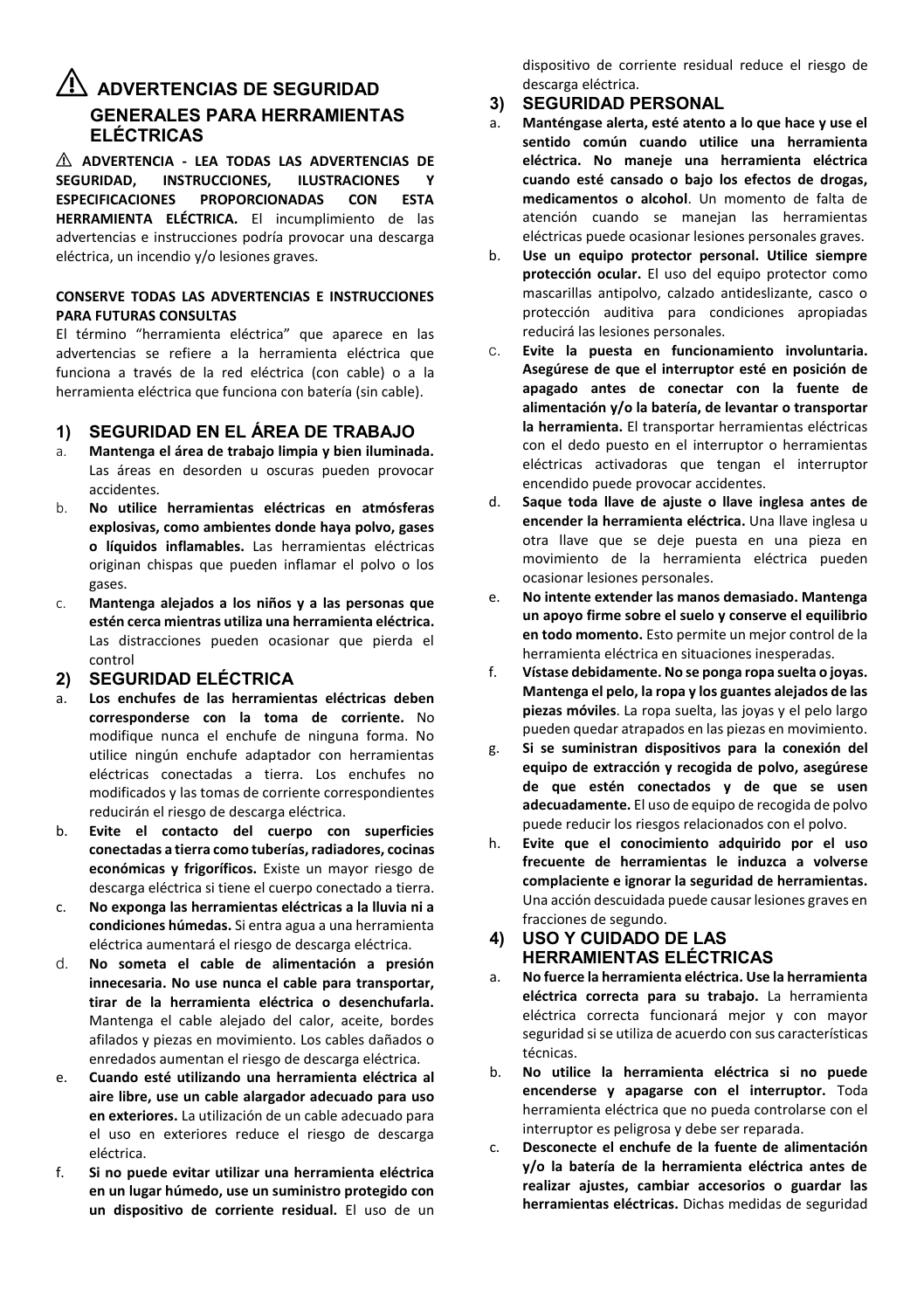preventivas reducen el riesgo de poner en marcha la herramienta eléctrica accidentalmente.

- d. **Guarde las herramientas eléctricas que no esté utilizando fuera del alcance de los niños y no permita que utilicen la herramienta eléctrica las personas que no estén familiarizadas con ella o con estas instrucciones.** Las herramientas eléctricas son peligrosas en manos de personas no capacitadas.
- e. **e. Ocúpese del mantenimiento de las herramientas eléctricas. Compruebe si hay desalineación o bloqueo de las piezas en movimiento, rotura de piezas y otras condiciones que puedan afectar el funcionamiento de la herramienta eléctrica. Si la herramienta eléctrica está dañada, llévela para que sea reparada antes de utilizarla.** Se ocasionan muchos accidentes por el mal mantenimiento de las herramientas eléctricas.
- f. **f. Mantenga las herramientas para cortar afiladas y limpias.** Hay menos probabilidad de que las herramientas para cortar con bordes afilados se bloqueen y son más fáciles de controlar
- g. **g. Use la herramienta eléctrica, los accesorios y las brocas de la herramienta etc., conforme a estas instrucciones teniendo en cuenta las condiciones de trabajo y el trabajo que vaya a realizarse.** El uso de la herramienta eléctrica para operaciones que no sean las previstas puede ocasionar una situación peligrosa
- h. **Mantenga las asas y las superficies de agarre secas, limpias y exentas de aceite y grasa.** Las asas y superficies de agarre resbaladizas impiden un manejo y control seguros de la herramienta en situaciones inesperadas.
- **5) SERVICIO**
- a. **Lleve su herramienta eléctrica para que sea reparada por una persona cualificada para realizar las**

## **DESCRIPCIÓN Y ESPECIFICACIONES DEL PRODUCTO**

**Lea el manual de instrucciones antes de usar la herramienta**

Lea todas las advertencias de seguridad e instrucciones. La inobservancia de las advertencias e instrucciones puede provocar descargas eléctricas, incendios y/o lesiones graves. Autorización.

### **USO PREVISTO**

La máquina está diseñada para el cincelado de madera. La máquina está diseñada y construida para su uso con accesorios suministrados por el fabricante. La máquina solo se puede utilizar para aplicaciones en superficies secas, sin uso de agua.

| Voltaje                          | 120            |       |
|----------------------------------|----------------|-------|
| Potencia nominal                 | 5.0            | А     |
| Frecuencia                       | 60             | Hz    |
| Clase de protección              | н              | Ш     |
| Velocidad nominal                | 2 000 - 11 000 | rpm   |
| Tamaño de la rosca de<br>montaje | 5/8"           | pulg. |
| Peso                             | ን በ            | kg    |

## **MONTA IF**

⚠ **ADVERTENCIA***:* Para reducir el riesgo de lesiones personales graves, apague la herramienta y desconéctela de la fuente de alimentación antes de realizar ajustes o **reparaciones que use sólo piezas de recambio idénticas.** Así se asegurará que se mantenga la seguridad de la herramienta eléctrica.

## ⚠ **ADVERTENCIAS DE SEGURIDAD ADICIONALES**



**Use protector de oídos, gafas y guantes de protección y mascarilla antipolvo.** 

- a. **Use detectores adecuados para determinar si existen conductos de servicio ocultos en el área de trabajo o llame a la empresa de servicios local para obtener ayuda.** El contacto con conductores eléctricos puede provocar incendios y descargas eléctricas. Los daños causados en conductos de gas pueden provocar explosiones. La perforación de un conducto de agua puede causar daños materiales o descargas eléctricas.
- b. **Suelte el interruptor de conexión/desconexión y póngalo en la posición de desconexión si la alimentación eléctrica está interrumpida, p.** ej. en caso de fallo eléctrico o si se ha extraído el enchufe de alimentación.
- c. **No toque los cinceles antes de que se hayan enfriado.**  Los cinceles pueden calentarse mucho mientras se trabaja.
- d. **Proteja la pieza.** Una pieza sujeta con dispositivos de sujeción o en un tornillo de banco se mantiene más segura que con la mano.

quitar/instalar herramientas o accesorios. Use guantes protectores cuando maneje los cinceles para evitar cortes y moretones.

- Inspeccione el Power Chisel para asegurarse de que no haya ocurrido ningún daño durante el envío. Si está dañado, informe al vendedor inmediatamente.
- b. El Power Chisel está empaquetado con cinceles de repuesto y una botella de aceite. Retire un cincel del paquete, limpie la capa protectora e insértela en el Brazo del Cincel (2,7) con el cincel biselado y la muesca de enclavamiento orientada como se muestra en la Fig. C. Cuando el cincel esté alineado e insertado correctamente, encaje firmemente en su lugar.
- c. Para quitar el cincel, primero presione el botón de bloqueo del cincel (3), luego retire el cincel del brazo como se muestra en la Fig. C.
- d. Use la botella de aceite suministrada para agregar de 2 a 3 gotas de aceite en el puerto de aceite (8) para lubricar la herramienta como se muestra en la Fig. D.
- e. Aplique de 2 a 3 gotas de aceite de la botella de aceite suministrada al puerto de aceite (8) a intervalos de 15 minutos de uso de la herramienta, y antes de cada uso inicial.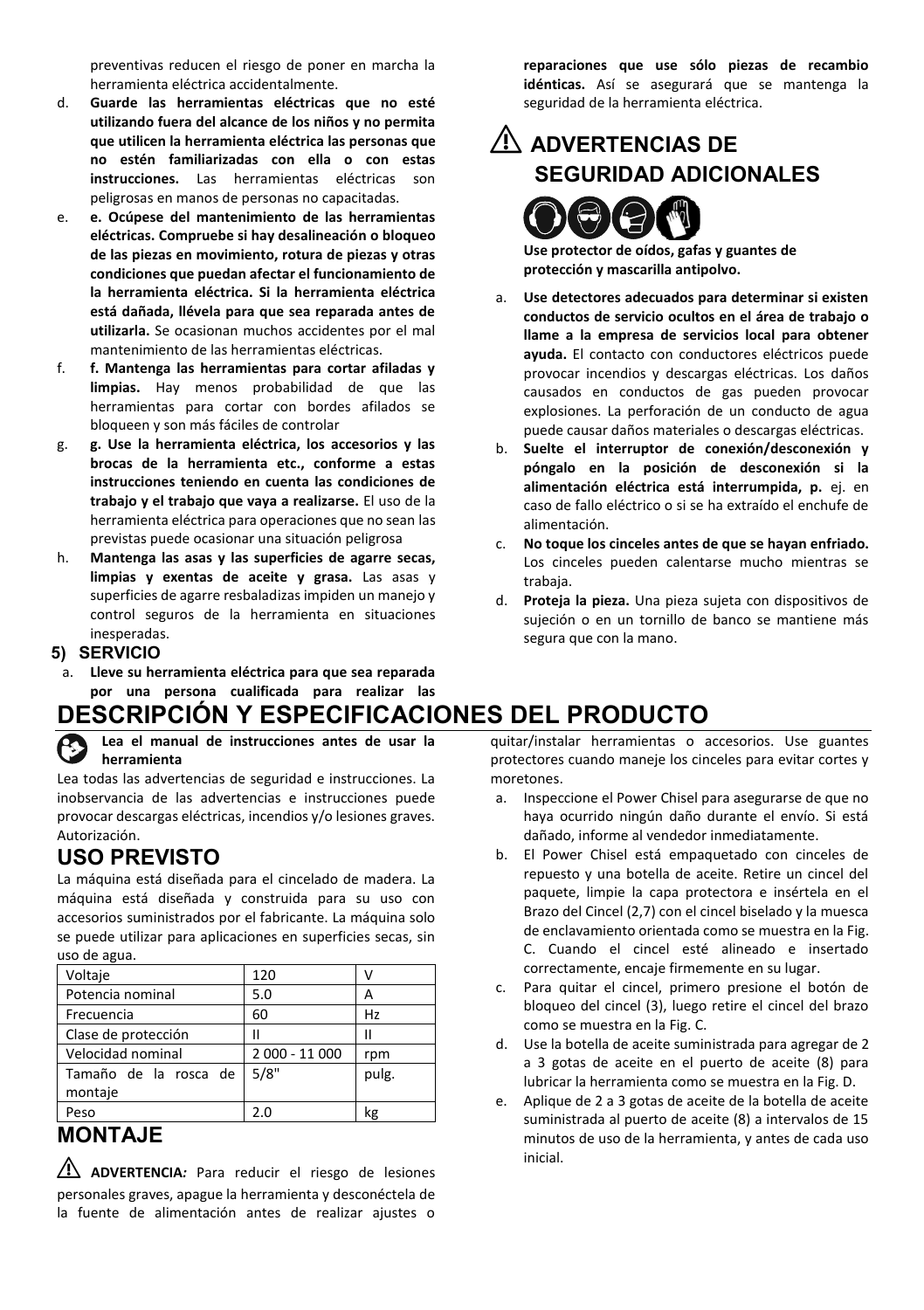## **OPERACIÓN**

⚠ **ADVERTENCIA: El eje del cincel se calienta mucho durante el uso prolongado.** Use guantes protectores para manejar los cinceles. Mantenga los cinceles alejados del borde de corte.

- a. **El motor eléctrico ha sido diseñado para el voltaje indicado en la etiqueta***.* Compruebe siempre que la fuente de alimentación corresponde al voltaje marcado en el motor.
- b. **Siempre use la ropa de seguridad correcta, incluida la protección de oídos, ojos y pulmones.**
- c. **Siga las normas de seguridad del gobierno local cuando trabaje con materiales tratados o que contengan sustancias tóxicas.**
- d. **No utilice esta herramienta en condiciones húmedas o en presencia de líquidos y gases inflamables.**
- e. **Revise la herramienta antes de usar.** Pruebe a ejecutar la herramienta eléctrica sin carga antes de usarla. No utilice herramientas dañadas
- f. **Aplique aceite lubricante el Power Chisel cada 15 minutos de uso.** Como se muestra en la Fig. D, aplique lubricante de la botella de aceite en el puerto de aceite.
- g. **No ejerza presión excesiva***.* La presión excesiva sobrecalentará el cincel y la leva, lo que conducirá a un fallo prematuro.

### **ENCENDIDO Y APAGADO**

Esta herramienta eléctrica está equipada con un interruptor de bloqueo. Para encender la herramienta eléctrica, presione el Interruptor de Encendido / Apagado (5) hacia adelante (Fig. B), luego presione hacia abajo en la parte delantera hasta que encaje. Para apagar la herramienta, presione brevemente la parte posterior del interruptor de encendido / apagado y suéltelo.

⚠ **ADVERTENCIA***:* La herramienta incluye una función de prevención de reinicio, que evita el reinicio incontrolado después de una interrupción de la fuente de alimentación. Para reanudar la operación, coloque la herramienta en la posición de apagado y vuelva a encender la máquina.

Esta herramienta eléctrica tiene control de velocidad variable. Asegúrese de seleccionar la configuración de velocidad adecuada para la aplicación en la tabla a continuación.

| Configuración<br>de Velocidad | Aplicación                               |
|-------------------------------|------------------------------------------|
| $5 - 6$                       | Cincel de madera - general               |
| $4 - 5$                       | Cinceleado medio de materiales de        |
|                               | madera para aplicaciones únicas.         |
| $1 - 4$                       | Cinceles más ligeros de la madera como   |
|                               | materiales para aplicaciones detalladas. |

Sujete y asegure la pieza de trabajo para evitar el movimiento y la pérdida de control. Opere la herramienta con las dos manos para un mejor control. Asegúrese de que la máquina esté funcionando antes de entrar en contacto con la pieza de trabajo. Acérquese a la pieza de trabajo con precaución para evitar un agarre repentino y empuje suavemente contra ella. Si la presión aplicada es demasiado ligera, el cincel no martilla. Sostenga la amoladora en un ángulo de 25° como se muestra en la Fig. E. Mueva la herramienta en la dirección deseada, manteniendo el contacto entre la pieza de trabajo y el cincel.

AN ADVERTENCIA: No use los cinceles como palanca para

### romper la madera. **MANTENIMIENTO**

⚠ **ADVERTENCIA***:* Antes de realizar cualquier ajuste, limpieza o mantenimiento en la máquina, desconéctela de la fuente de alimentación.

Inspeccione la base del brazo de cincel (7) esté montada de manera segura. Si está suelto, asegúrese de que el brazo esté completamente insertado y asentado correctamente en la amoladora, luego vuelva a apretar el perno de sujeción (6).

Inspeccione los accesorios en busca de daños y manténgalos como se específica en su manual del usuario.

**Para su seguridad y la confiabilidad de este producto, los centros de servicio autorizados de Arbortech deben realizar todas las reparaciones eléctricas y el mantenimiento de las piezas internas, excepto el mantenimiento de accesorios. AFILADO DE CINCO** 

Retire el cincel de la unidad. Utilice métodos convencionales de afilado de cincel. Mantener el ángulo en el filo. Consulte el sitio web de Arbortech para obtener instrucciones detalladas de afilado.

### **LIMPIEZA DE LAS SALIDAS DE AIRE Y EL INTERRUPTOR**

Verifique regularmente si ha entrado polvo o material extraño en las rejillas de ventilación, o debajo del interruptor de encendido / apagado. Si es así, use un cepillo suave para eliminar el polvo acumulado para limpiar las salidas de aire y el interruptor.

### **INSPECCIÓN Y DESGASTE**

Para inspeccionar el desgaste de la herramienta, inserte un cincel en el brazo del cincel. Asegúrese de que el cincel esté firmemente ubicado y no pueda moverse dentro del Brazo de Cincel. Si el cincel tiene un movimiento lateral excesivo, las guías internas pueden usarse y deben ser reemplazadas por un centro de servicio autorizado de Arbortech.

Si el rendimiento del impacto del cincelado ha disminuido, inspeccione la eje del cincel en busca de desgaste excesivo o reemplace el cincel. Si el desgaste del cincel es aceptable, se puede usar una leva interna y debe ser reemplazada por un centro de servicio autorizado de Arbortech.

### **ACCESORIOS OPCIONALES**

Para evitar el riesgo de lesiones o daños a su herramienta, use solo los accesorios recomendados por Arbortech. Consulte a su distribuidor la disponibilidad de accesorios opcionales.

### **ACCESORIOS POWER CHISEL**

Piezas de repuesto

PCH.FG.001/2/3/6/11/12/13 - Cinceles / varios perfiles / PCH.CO.CAM600 - Paso de rosca de leva M14 x 1.5 con aceite PCH.CO.CAM600.20 - Paso de rosca de leva 5/8 UNC con aceite

PCH.FG.050 - Kit de servicio

PCH.FG.055 - Paquete de recarga de aceit